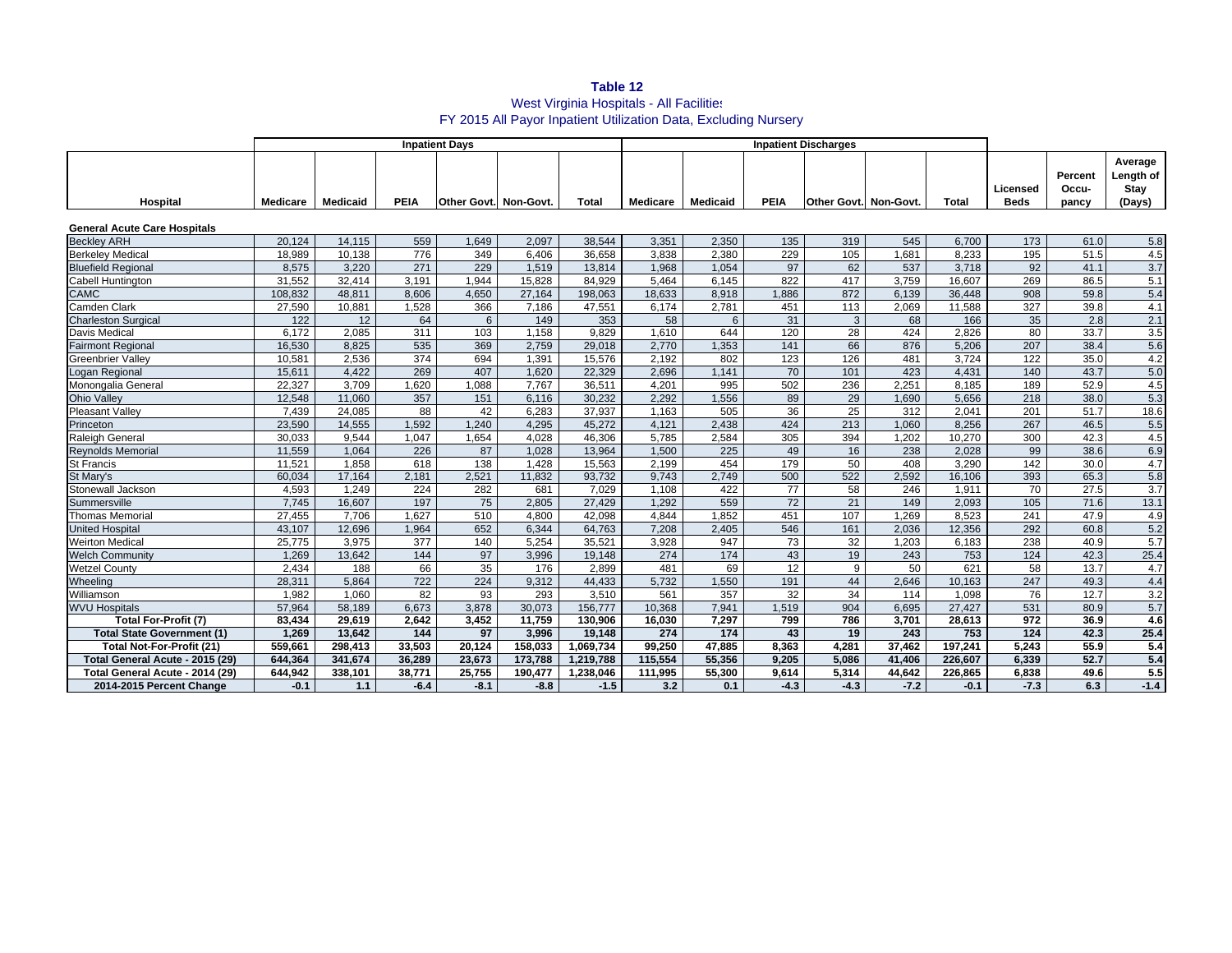# **Table 12** West Virginia Hospitals - All Facilities FY 2015 All Payor Inpatient Utilization Data, Excluding Nursery

|                                   | <b>Inpatient Days</b> |                 |             |                              |        |         |                 | <b>Inpatient Discharges</b> |                |                              |        |        |                         |                           |                                        |
|-----------------------------------|-----------------------|-----------------|-------------|------------------------------|--------|---------|-----------------|-----------------------------|----------------|------------------------------|--------|--------|-------------------------|---------------------------|----------------------------------------|
| Hospital                          | Medicare              | <b>Medicaid</b> | <b>PEIA</b> | <b>Other Govt. Non-Govt.</b> |        | Total   | <b>Medicare</b> | <b>Medicaid</b>             | <b>PEIA</b>    | <b>Other Govt. Non-Govt.</b> |        | Total  | Licensed<br><b>Beds</b> | Percent<br>Occu-<br>pancy | Average<br>Length of<br>Stay<br>(Days) |
| <b>Critical Access Hospitals</b>  |                       |                 |             |                              |        |         |                 |                             |                |                              |        |        |                         |                           |                                        |
| <b>Boone Memorial</b>             | 2,361                 | 207             | 60          | 27                           | 1,214  | 3,869   | 381             | 73                          | 11             | 8                            | 145    | 618    | 25                      | 42.4                      | 6.3                                    |
| <b>Braxton County</b>             | 887                   | 89              | 25          | 4                            | 107    | 1.112   | 231             | 33                          | 5              |                              | 46     | 316    | 25                      | 12.2                      | 3.5                                    |
| <b>Broaddus</b>                   | 3.272                 | 17,199          | 31          | 23                           | 2,089  | 22,614  | 189             | 32                          | $\overline{4}$ |                              | 14     | 240    | 72                      | 86.1                      | 94.2                                   |
| <b>Grafton City</b>               | 3,461                 | 16.731          | 72          | 2.187                        | 3,820  | 26.271  | 366             | 111                         | 6              | 19                           | 84     | 586    | 101                     | 71.3                      | 44.8                                   |
| <b>Grant Memorial</b>             | 5,510                 | 3.836           | 12          | 45                           | 1,434  | 10.837  | 974             | 403                         | $\overline{2}$ | 13                           | 602    | 1,994  | 45                      | 66.0                      | 5.4                                    |
| Hampshire                         | 2,059                 | 10,465          | 9           | 5                            | 462    | 13,000  | 365             | 62                          | 3              |                              | 43     | 474    | 44                      | 80.9                      | 27.4                                   |
| <b>Jackson General</b>            | 2.882                 | 325             | 183         | 25                           | 247    | 3.662   | 656             | 100                         | 46             | $\overline{7}$               | 78     | 887    | 25                      | 40.1                      | 4.1                                    |
| Jefferson                         | 2,196                 | 809             | 91          | 52                           | 744    | 3,892   | 660             | 345                         | 39             | 20                           | 325    | 1,389  | 25                      | 42.7                      | 2.8                                    |
| <b>Minnie Hamilton</b>            | 1.295                 | 7.292           | 43          | 5                            | 1.276  | 9.911   | 222             | 33                          | 13             | 2                            | 18     | 288    | 42                      | 64.7                      | 34.4                                   |
| Montgomery                        | 4,807                 | 10,379          | 16          | 4                            | 556    | 15,762  | 354             | 81                          | 5              |                              | 21     | 462    | 69                      | 62.6                      | 34.1                                   |
| <b>Plateau Medical</b>            | 2,653                 | 570             | 106         | 39                           | 861    | 4,229   | 763             | 217                         | 43             | 11                           | 245    | 1,279  | 25                      | 46.3                      | 3.3                                    |
| Pocahontas                        | 607                   | 77              | 43          | 20                           | 166    | 913     | 117             | 26                          | 9              | 2                            | 42     | 196    | 25                      | 10.0                      | 4.7                                    |
| Potomac Vallev                    | 2.173                 | 231             | 24          | 9                            | 299    | 2.736   | 473             | 68                          | 12             | $5^{\circ}$                  | 96     | 654    | 25                      | 30.0                      | 4.2                                    |
| <b>Preston Memorial</b>           | 2,333                 | 334             | 44          | 25                           | 353    | 3.089   | 524             | 122                         | 21             | 5                            | 132    | 804    | 25                      | 33.9                      | 3.8                                    |
| Roane General                     | 2,639                 | 9,687           | 40          | 368                          | 2,631  | 15,365  | 302             | 58                          | 6              |                              | 47     | 414    | 60                      | 70.2                      | 37.1                                   |
| St Joseph's                       | 2,191                 | 5,131           | 102         | 29                           | 1.771  | 9,224   | 527             | 505                         | 68             | 18                           | 346    | ,464   | 51                      | 49.6                      | 6.3                                    |
| <b>Sistersville General</b>       | 223                   | 29              | $\Omega$    | $\Omega$                     | 265    | 517     | 58              | 13                          | $\Omega$       | $\Omega$                     | 68     | 139    | 12 <sup>2</sup>         | 11.8                      | 3.7                                    |
| <b>Summers ARH</b>                | 2.743                 | 93              | 26          | 174                          | 93     | 3,129   | 464             | 33                          | 9              | 16                           | 18     | 540    | 25                      | 34.3                      | 5.8                                    |
| <b>War Memorial</b>               | 2,706                 | 4,541           | 10          | $\Omega$                     | 1,368  | 8,625   | 301             | 18                          | $\Delta$       |                              | 29     | 352    | 41                      | 57.6                      | 24.5                                   |
| <b>Webster County</b>             | 608                   | 29              |             | 21                           | 42     | 707     | 139             | 15                          | $\overline{4}$ | 2                            | 11     | 171    | 15 <sub>15</sub>        | 12.9                      | 4.1                                    |
| <b>Total For-Profit (1)</b>       | 2.653                 | 570             | 106         | 39                           | 861    | 4,229   | 763             | 217                         | 43             | 11                           | 245    | 1.279  | 25                      | 46.3                      | 3.3                                    |
| <b>Total Not-For-Profit (19)</b>  | 44.953                | 87.484          | 838         | 3.023                        | 18.937 | 155.235 | 7.303           | 2.131                       | 267            | 122                          | 2.165  | 11.988 | 752                     | 56.6                      | 12.9                                   |
| Total Critical Access - 2015 (20) | 47.606                | 88.054          | 944         | 3.062                        | 19.798 | 159.464 | 8.066           | 2,348                       | 310            | 133                          | 2,410  | 13,267 | 777                     | 56.2                      | $12.0$                                 |
| Total Critical Access - 2014 (20) | 59,309                | 77.914          | 1.125       | 3.201                        | 19.253 | 160.801 | 8.579           | 1.872                       | 367            | 111                          | 2,505  | 13,434 | 821                     | 53.7                      | 12.0                                   |
| 2014-2015 Percent Change          | $-19.7$               | 13.0            | $-16.1$     | $-4.3$                       | 2.8    | $-0.8$  | $-6.0$          | 25.4                        | $-15.5$        | 19.8                         | $-3.8$ | $-1.2$ | $-5.4$                  | 4.8                       | 0.4                                    |

### **Long Term Acute Care Hospitals (LTCH)**

| <b>Acuity Specialty (WV)</b>  | 7,050  | 126   |     | 2,359 | 9,535  | 253  |          |  |      | 341   | 33   | 79.2   | 28.0   |
|-------------------------------|--------|-------|-----|-------|--------|------|----------|--|------|-------|------|--------|--------|
| Cornerstone                   | 5,758  | 840   |     | .882  | 8.480  | 238  | ົດ<br>ےد |  |      | 352   | 28   | 83.0   | 24.1   |
| <b>Select Specialty</b>       | 9.444  |       | 143 | .607  | 11,194 | 353  |          |  |      | 424   | 32   | 95.8   | 26.4   |
| Total LTACH - 2015 (3)        | 22.252 | 966   | 143 | 5.848 | 29.209 | 844  | 38       |  | 233  | 1.117 | 93   | 86.0   | 26.1   |
| <b>Total LTACH - 2014 (2)</b> | 16.157 | 318   |     | 3.202 | 19.677 | 605  |          |  | 119  | 740   | 60   | 89.8   | 26.6   |
| 2014-2015 Percent Change      | 37.7   | 203.8 |     | 82.6  | 48.4   | 39.5 | 137.5    |  | 95.8 | 50.9  | 55.0 | $-4.2$ | $-1.7$ |

#### **Long Term Acute Care Hospitals - Same Facilities Comparison\***

| Long Tomm Aouto Caro Hoophalo                           |            |       |              |     |       |        |            |         |   |     |     |     |      |      |
|---------------------------------------------------------|------------|-------|--------------|-----|-------|--------|------------|---------|---|-----|-----|-----|------|------|
| $-2015(2)$<br>$-1$ $-1$ $-$<br>iame Hospitals<br>otal S | 15.202     | 840   | <sup>0</sup> | 143 | 3,489 | 19.674 | 501<br>. . |         | 0 | 149 | 776 | 60  | 89.8 | 25.4 |
| Percen<br>at Change for "<br>Hospitals<br>Same          | : ດ<br>. . | 164.2 |              |     |       | 0.0    | 2.J        | <br>143 |   | --- |     | 0.0 | 0.0  | 7. L |